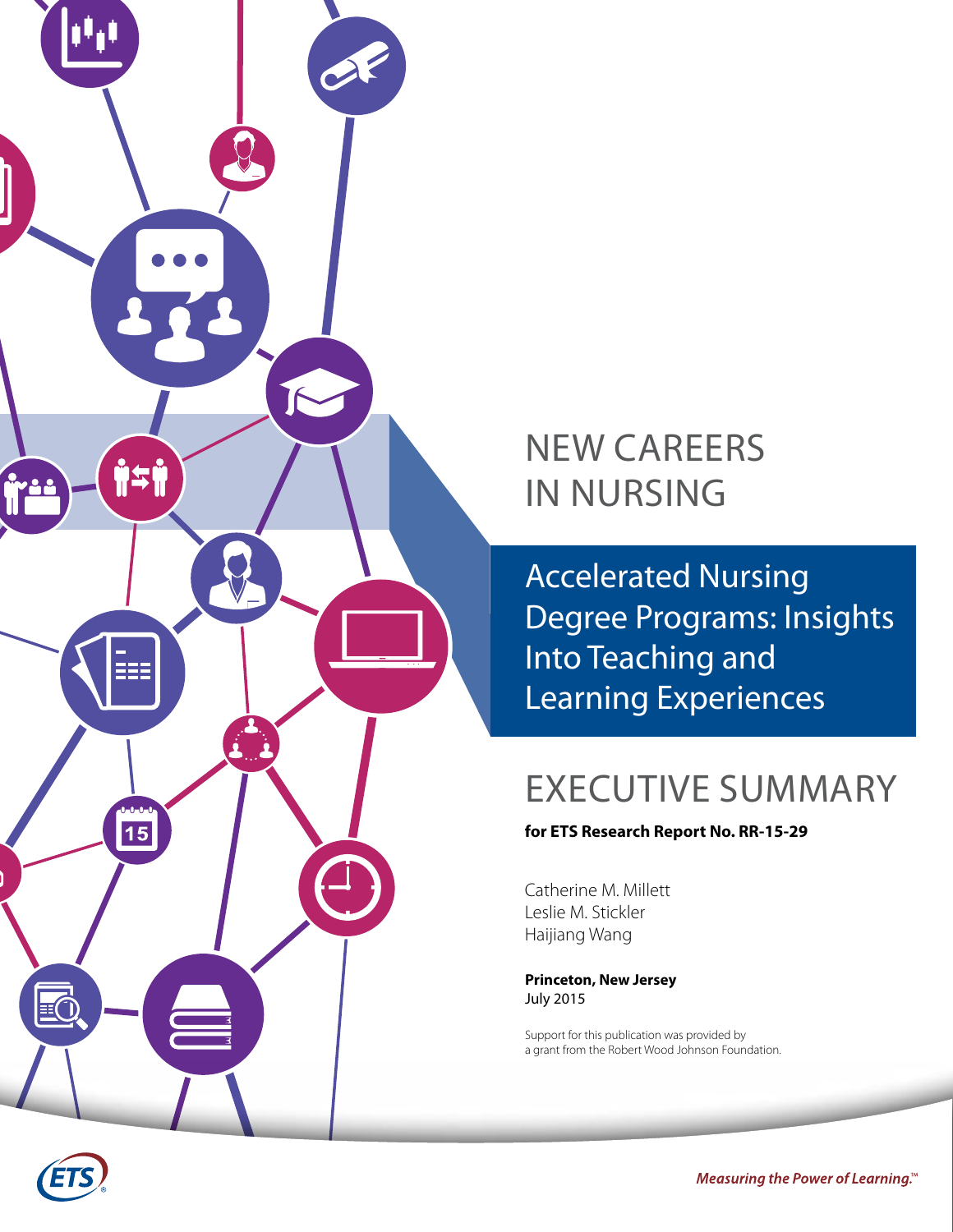

### Executive Summary

The New Careers in Nursing (NCIN) program is a scholarship program of the Robert Wood Johnson Foundation (RWJF) that supports college graduates with degrees in non-nursing fields enrolled in accelerated bachelor of science in nursing (ABSN) or accelerated master's of science in nursing (AMSN) degree programs. The American Association of Colleges of Nursing (AACN) serves as the national program office for the program. The overarching goal of NCIN is to diversify the nursing workforce. For the past seven years, NCIN has made systematic investments in the form of grants to schools of nursing that offer ABSN and/ or AMSN degree programs. Selected schools of nursing receive funds to award \$10,000 scholarships for students who are members of groups underrepresented in nursing or from economically disadvantaged backgrounds,<sup>1</sup> as well as modest programmatic operating support. As of August 2014, 3,517 scholarships totaling \$35,170,000 have been awarded to 130 schools of nursing in 41 states and the District of Columbia.

In recent years, schools of nursing have experienced shifts in the values, student demographics, and structure of nursing education. This raises interest in how nurse educators are adapting their teaching and learning for the "new" nursing students — especially those who are coming from other disciplines. The New Careers in Nursing Study of Teaching and Learning in Accelerated Nursing Degree Programs aimed to explore these questions from a variety of perspectives, including the structure of programs, roles and attitudes of faculty, strengths of and challenges faced by students, and instructional practices in learning environments. Seven questions guided the study development:

- 1. Are there particular program configurations and faculty roles that are likely to promote quality of education in accelerated second-degree programs?
- 2. Are particular curriculum design features incorporated when developing teaching and learning experiences for accelerated second-degree students?
- 3. Are nursing schools blending traditional and accelerated students in their degree programs? If blending is occurring, what are the circumstances that dictate when to blend students?
- 4. Do current faculty members teaching in these programs differ from faculty teaching in more traditional programs? If so, are there implications that deserve attention?
- 5. How does the field of the first degree appear to affect the student's experience in the nursing program and career plans?
- 6. In what ways do differences between second-degree and traditional students warrant distinctive teaching strategies? Do second-degree students have unique needs that are not effectively met by traditional didactic strategies?
- 7. Are academic faculty members generally prepared to adopt these strategies in teaching second-degree students?

<sup>1</sup> The eligibility requirements for the NCIN program include membership in a group that is underrepresented in nursing or a disadvantaged background (e.g., economically disadvantaged), U.S. citizenship or permanent residency, a baccalaureate degree in a non-nursing discipline, and acceptance into an entry-level accelerated nursing degree program for non-nursing college graduates.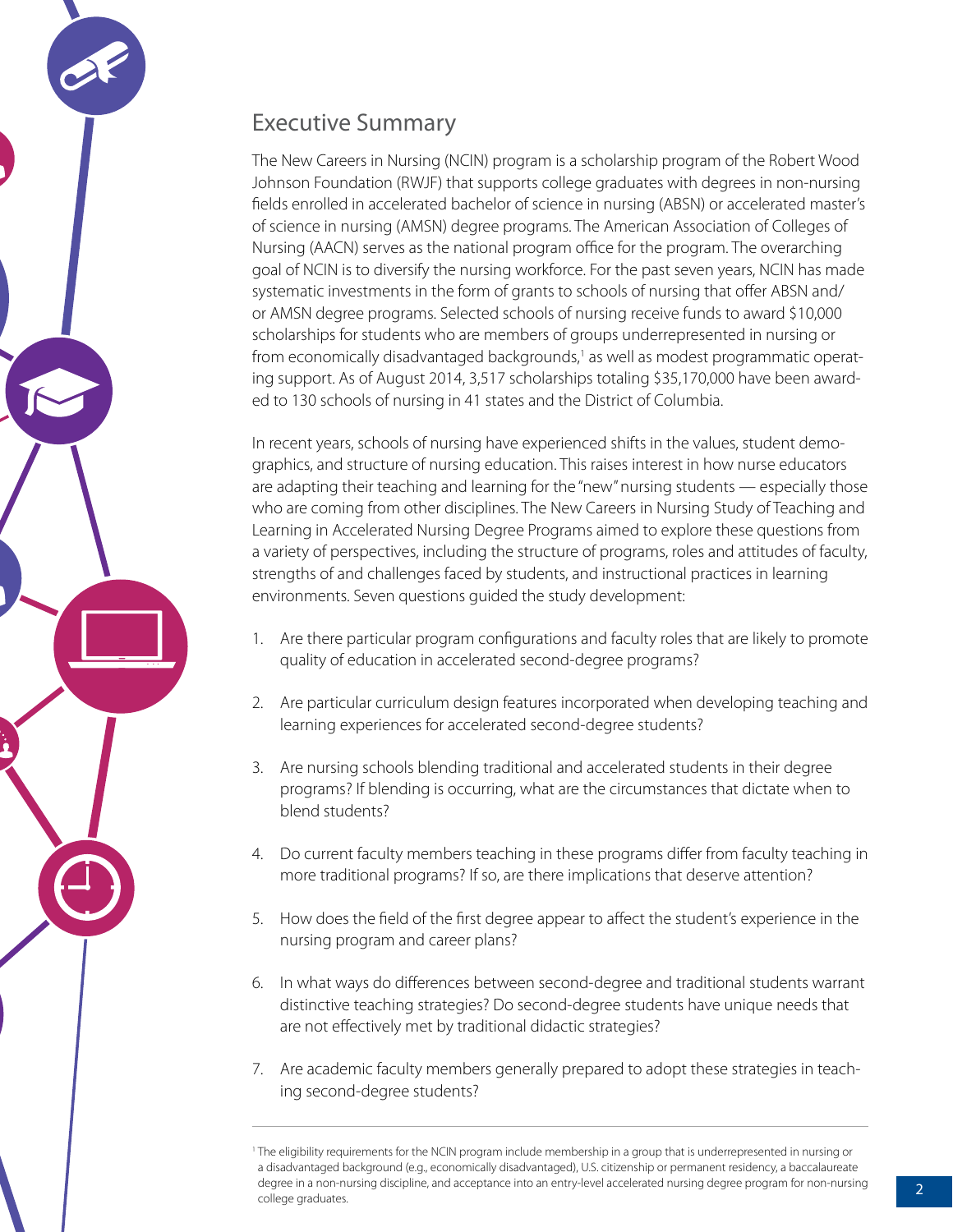The New Careers in Nursing Survey of Teaching and Learning in Accelerated Nursing Programs (referred to as the Teaching and Learning Survey) consisted of a web-based survey administered in fall 2012 to 117 NCIN program liaisons at current and former grantee schools of nursing who responded on behalf of their school of nursing. A response rate of 84% (*n*=98) was achieved.

Our research led to three major conclusions:

- *1. Faculty at NCIN schools of nursing may prefer teaching accelerated, second-degree students.* While the literature on faculty perceptions of accelerated nursing students has identified negative as well as positive views of this student population, faculty at NCIN schools may fall into the latter camp. Most liaisons of ABSN programs specifically reported that faculty who teach primarily in the accelerated program prefer that classroom dynamic. The vast majority of program liaisons also believed that accelerated students improve the overall intellectual environment and thrive on challenging work and high expectations.
- *2. Non-cognitive attributes such as motivation and commitment to the nursing profession fuel the success of accelerated, second-degree nursing students.* Program liaisons did not set much stock in prior experiences or degrees to predict accelerated student success (i.e., graduation and licensure). In fact, a first-degree major in biology or health sciences was the student characteristic least likely to be rated a very important or essential contributor to student success. Liaisons were much more likely to associate attitudinal and social characteristics — such as motivation, values, and maturity with successful outcomes.
- *3. Students traditional as well as accelerated have unique learning needs that warrant distinctive teaching strategies.* Our results suggest that the pedagogical variation within nursing programs (e.g., nursing program A that offers traditional and accelerated programs at the undergraduate and graduate level) may be greater than the differences between nursing programs (e.g., nursing program A vs. nursing program B). Instructional strategies vary based on course type, instructor style, and individual student differences in accelerated and traditionally paced programs. The prevalence of blended courses and cross-program teaching appointments for nursing faculty reinforces the need to adjust teaching for the specific classroom context rather than pursuing a standard, one-size-fits-accelerated approach.

The Study of Teaching and Learning in Accelerated Nursing Programs is among the first to provide an overview of the activities and practices involved in this educational endeavor. In particular, the Teaching and Learning Survey is the largest national, cross-institutional survey of accelerated nursing degree programs to date, representing the program structures, curriculum designs, instructional practices and technologies, clinical models, student characteristics, faculty activities, and professional development offerings at 98 schools of nursing in 38 U.S. states and the District of Columbia. The study produced several findings that inform recommendations for schools of nursing on potential ways to further improve their programs: